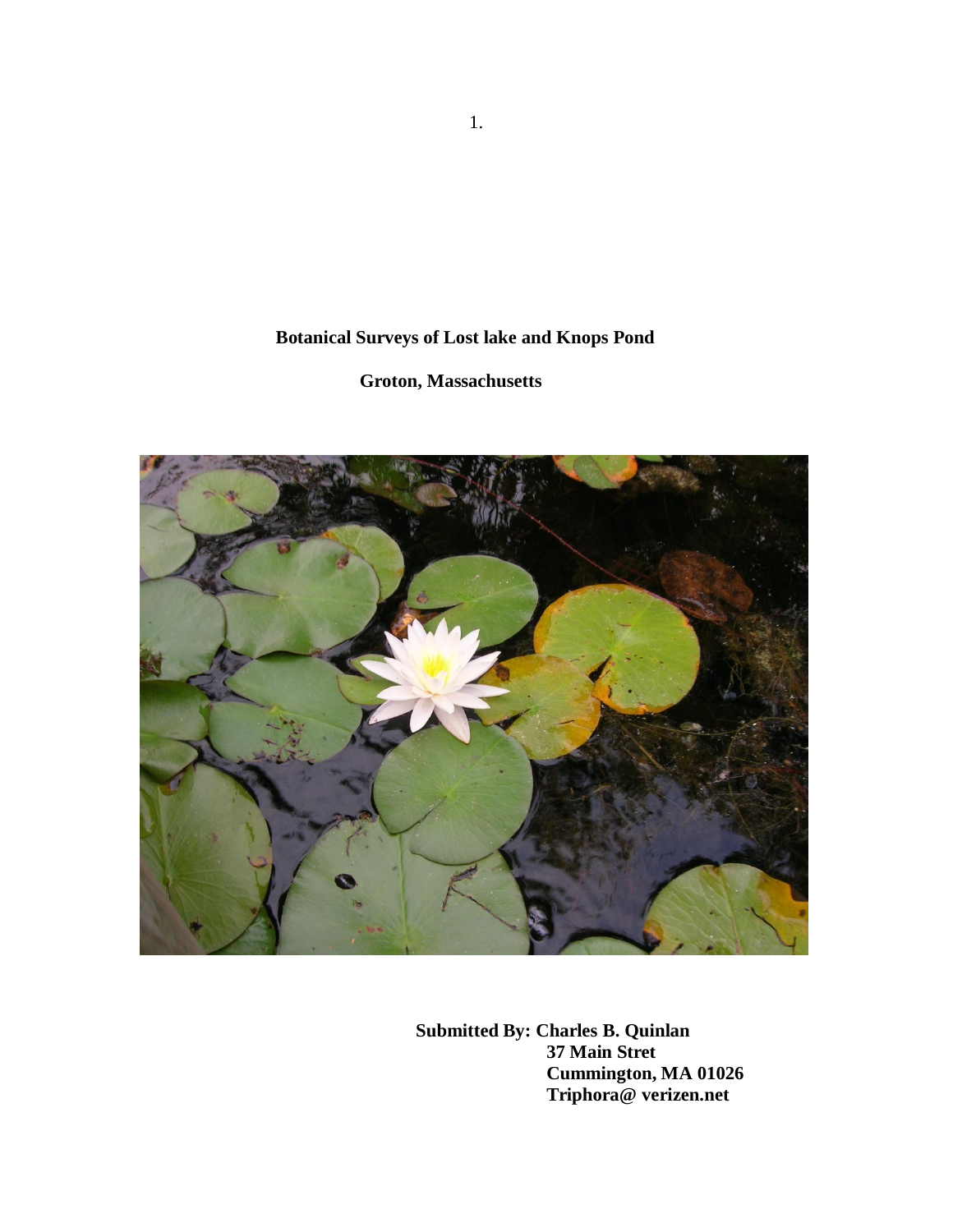## **Table of Contents**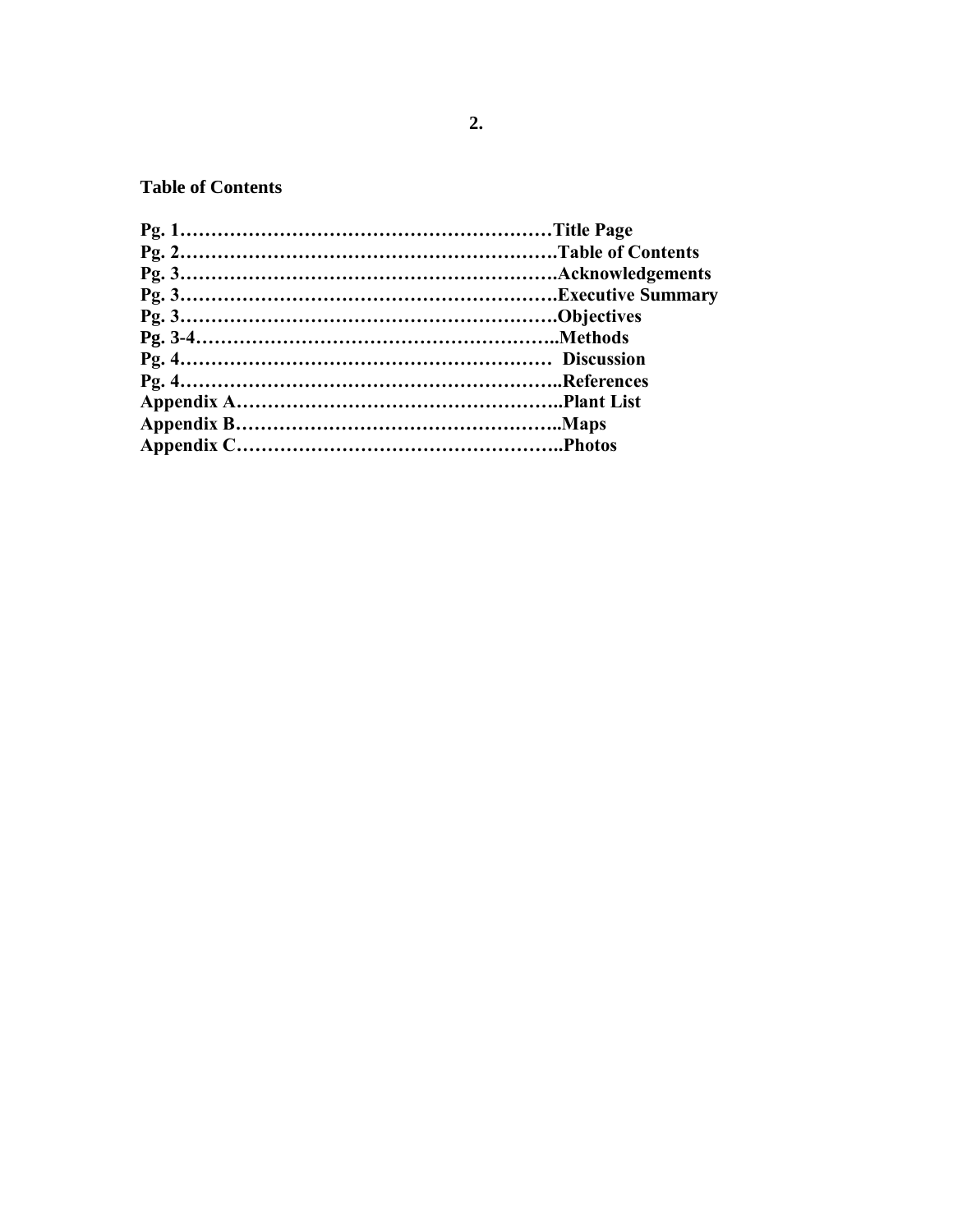#### **Acknowledgements**

Like to thank Brad Harper of The Groton Weed Harvester Committee for providing the canoe and boat for conducting the plant surveys. David Wood Chief of Police for Plainfield, MA and Edward Blecowyz of North Providence, Rhode Island for helping me with the rowing.

### **Executive Summary**

At the request of Brad Harper of The Groton Weed Harvester Committee, botanical surveys of The Lost Lake and The Knops Pond were conducted during the early summer of 2010. Those dates were as follows, July  $12^{th}$ , August 2cd and August  $5^{th}$ . Lost lake and Knops Pond are located just north of Routes 225 and 119 in Groton, Massachusetts.These bodies of water comprise some 204 acres of basically shallow waters with an average depth of around ten feet and a maximum depth of around thirty feet.

The objectives of these plant surveys was to search for the targeted species The Northern Bur-reed (*Sparganium natans*) state listed as **E=Endangered.** A careful three day search for this rare aquatic throughout Lost lake and Knops Pond including The Red Water Cove and Springy Cove yielded negative results. What was recorded however was an infestation of The Variable Water Mil-foil ( *Myriophyllum heterophyllum*) and Fanwort (*Cabomba caroliniana*) . Both of these highly invasive aquatics may have been instrumental in causing The Northern Bur-reed to be absent from being recorded.

### **Objectives**

As previously mentioned the main focus of these plant surveys was to search for The Northern Bur-reed. The complete shoreline of Lost lake and Knops Pond was intensely Surveyed. Red Water Cove and Springy Cove which were mapped for no harvesting areas were completely covered with intense scrutiny. No rakes were used in these sites to collect any aquatics. If any state listed species were recorded they would be fully documented.

### **Methods**

Utilizing a small boat and canoe the complete shoreline and the more open waters including the islands were carefully surveyed. Weather conditions were fine and little wind was encountered during the surveys. The Red water Cove and Springy Cove were Surveyed for around twelve hours total with Lost lake receiving around seven hours of survey time, the former coves containing the largest populations of The Northern Burreed. were intensely surveyed.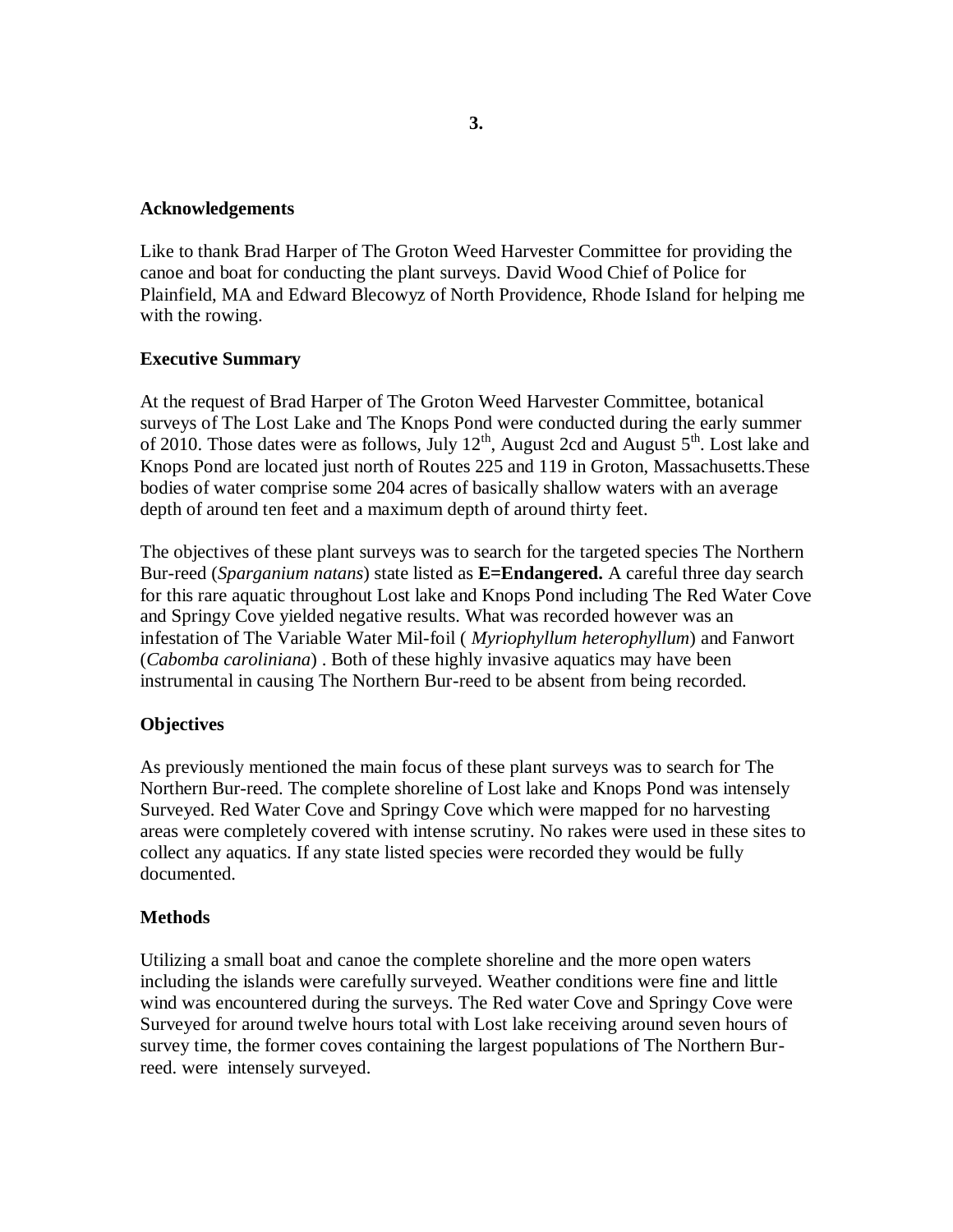#### **Discussion**

The absence of Northern Bur-reed in Lost lake and Knops Pond may be the result of the incursion of invasive plant species such as The Variable Water-milfoil. There is planned two more years of plant surveys which may yield some records of this very rare Sparganium species. Be that as it may unless the infestation of The Variable Water Milfoil and The Fanwort are dealt with so that there is room for the return of The Northern-Bur-reed then its occurrence may be in trouble. There were areas along Lost lake were the water was clear and free of invasives perhaps if these aeas remain clear the plant will reappear.

#### **References**

Hellquist, Barry C., 1997 A Guide to Invasive Non-native Plants in Massachusetts Department of Biology North Adams State College North Adams, MA 01247 Massachusetts Department of Environmental Management Lakes and Ponds 100 Cambridge Street Boston,MA 02202

Voss,Edward G., 1985 Michigan Flora Part 2 Dicots. Cranbrook Institute of Science Bulletin 59 University of Michigan Herbaerium.

Somers,Paul, Kramer,Rachel, Lombard,Karen, Brumback,Bill 2006 A Guide to Invasive Plants in Massachusetts.

Environmental Fact Sheet for The Variable- milfoil (*Myriophyllum heterophyllum*) New Hampshire Department of Environmental Services 29 Hazen Drive Concord,New Hampshire 03301

Holmgren, Noel H., 1998 Illustrated Companion to Gleason and Cronquist's Manual Illustrations of The Vascular Plants of Northeastern United States and Adjacent Canada. The New York Botanical Garden Bronx, NY 10458-5126 U.S.A.

Weatherby, Pamela B. 1996 Flora of Berkshire County Massachusetts The Berkshire Museum Pittsfield, MA